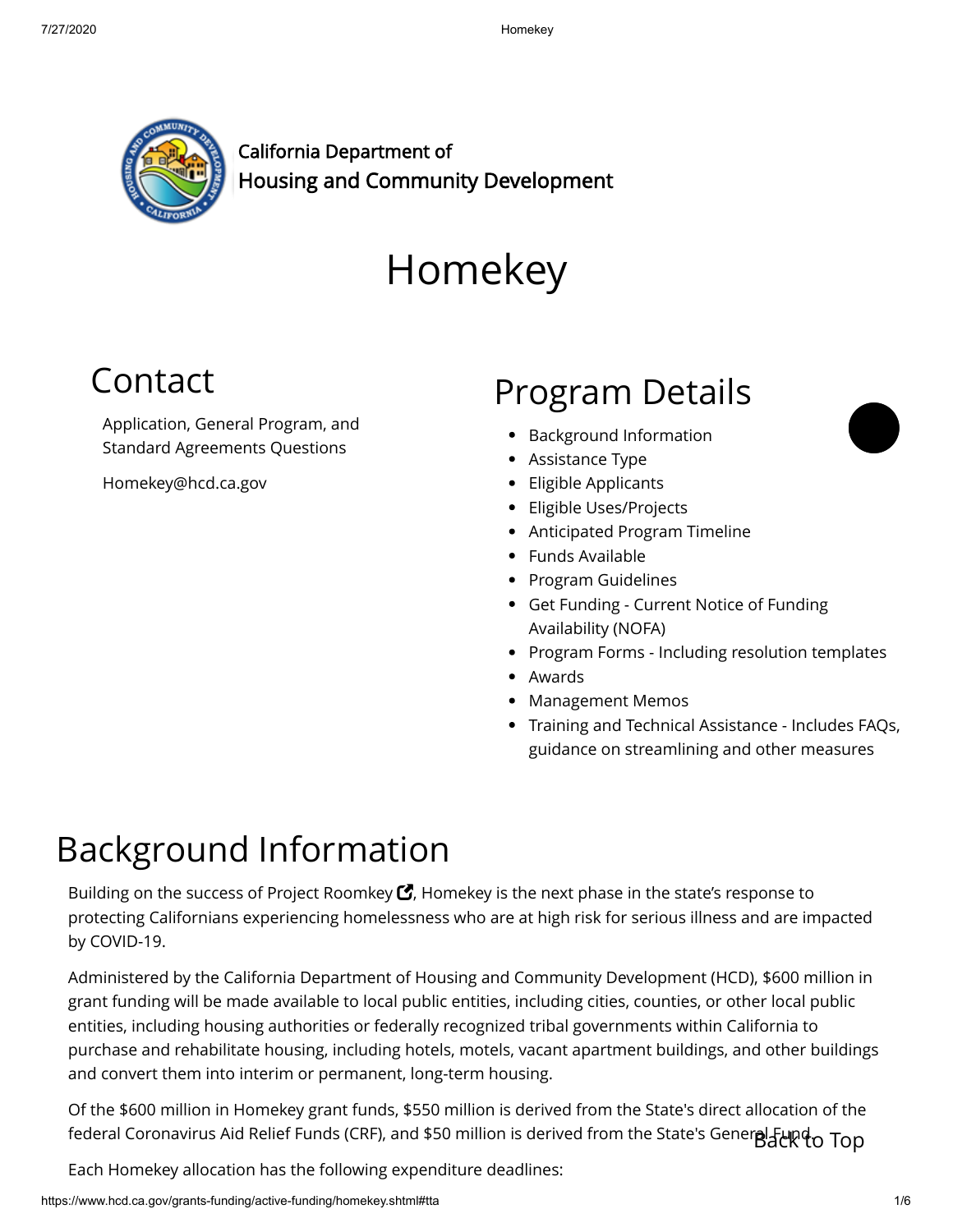• The \$550 million in CRF must be expended by December 30, 2020. The Department recognizes this expenditure deadline is challenging; however, the deadline is a requirement of federal CRF funding. The Department will provide ongoing support to assist Grantees in meeting the expenditure deadline, and has already developed an accelerated application and award process.

NOTE: For Projects that involve an acquisition- and are receiving CRF awards, Grantees must expend the funds by the expenditure deadline and the Project escrow must be closed by December 30, 2020.

The \$50 million in State General Funds must be expended by June 30, 2022.

[Back to top](#page-0-1)

# <span id="page-1-0"></span>Assistance Type

Under the Homekey program, local entities will partner with the state to acquire and rehabilitate a variety housing types, including (but not limited to) hotels, motels, vacant apartment buildings, and residential conta facilities in order to serve people experiencing homelessness or who are also at risk of serious illness from COVID-19. **Original** 

[Back to top](#page-0-1)

### <span id="page-1-1"></span>Eligible Applicants

Local entities including housing authorities and federally recognized tribal governments within California.

Cities, counties, or other local public entities, including housing authorities or federally recognized tribal governments within California, may apply independently as a Development Sponsor or jointly with a nonprofit or a for-profit corporation.

Geographic Distribution: Because COVID-19 impacts people experiencing or at risk of homelessness throughout California, HCD is working to ensure jurisdictions throughout the state have an equitable opportunity to apply for Homekey funds. To this end, HCD has divided the state into eight regions, with each region having funding reserved on a time-limited basis during the "priority application" period.

See details about "Geographic Distribution and Project Prioritization" in the [Notice of Funding Availability](#page-3-1)

Note: Although Homekey builds off the success of Project Roomkey, applications are not limited to Project Roomkey sites.

[Back to top](#page-0-1)

### <span id="page-1-2"></span>Eligible Uses / Projects

Awarded funds must be used to provide housing for individuals and families experiencing homelessness or at risk of experiencing homelessness and who are impacted by the COVID-19 pandemic. With respect to the list of eligible uses below, an Eligible Applicant may choose to target Project Roomkey properties, or other, non-Project Roomkey properties. Back to Top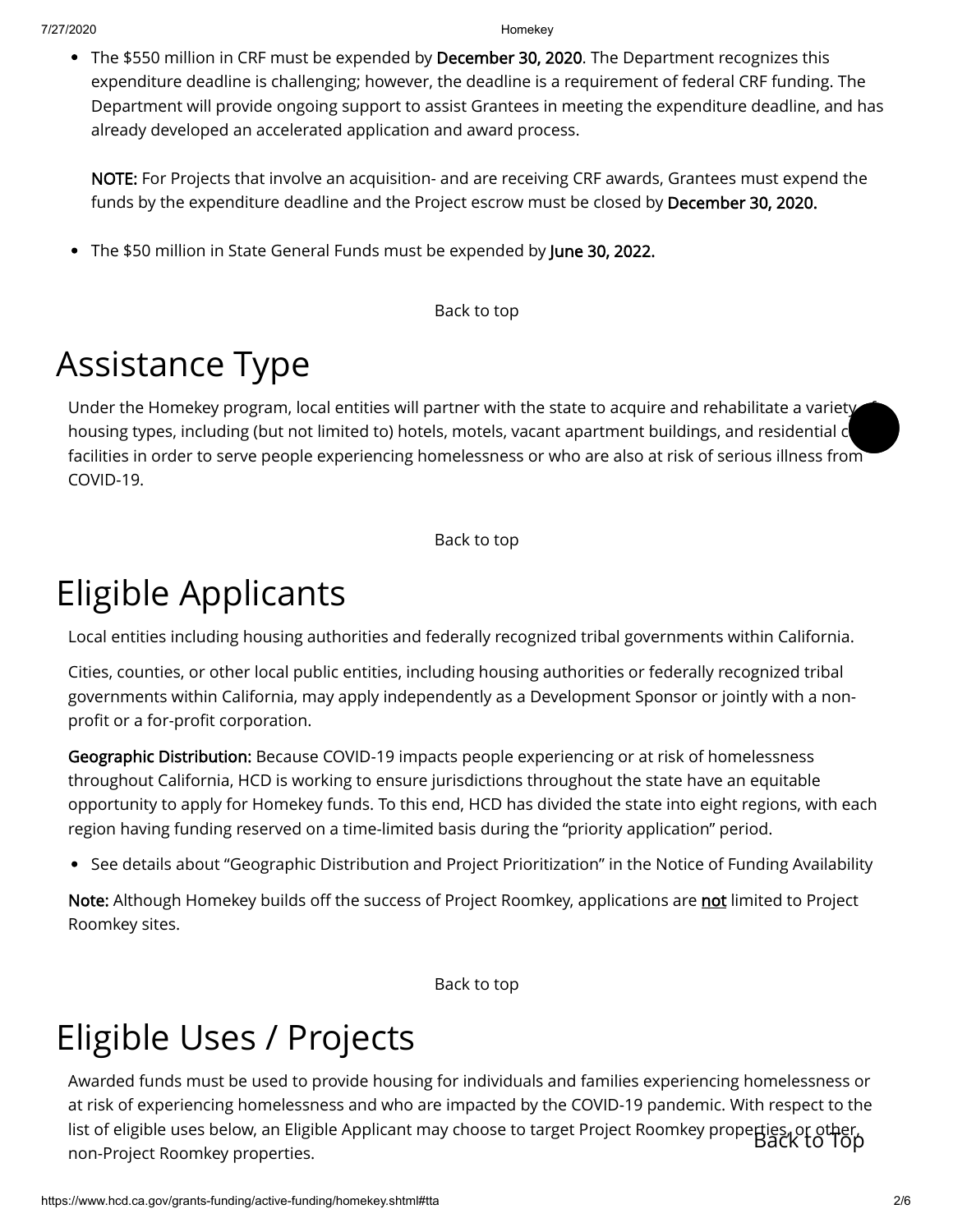• See complete list of eligible uses/example eligible projects in the [Notice of Funding Availability.](#page-3-1)

[Back to top](#page-0-1)

# <span id="page-2-0"></span>Anticipated Program Timeline

#### For all applicants

- July 16, 2020 Notice of Funding Availability (NOFA) releases
- July 16, 2020 August 13, 2020 Applicant pre-application consultations with HCD, To request a preapplication consultation, email [Homekey@hcd.ca.gov](mailto:Homekey@hcd.ca.gov)
- July 22, 2020 Online application available
- July 22, 2020 August 13, 2020 "Priority Application" period.
- July 24, 2020 Webinar (2:00-4:00 p.m.): [Register to attend](https://www.eventbrite.com/e/homekey-program-notice-of-funding-availability-tickets-113723865142)  $\blacksquare$
- August 13, 2020 "Priority Applications" due
- August/September 2020 Awards made on a rolling basis through fall 2020
- September 29, 2020 All applications due
- Late November 2020 HCD redeploys unawarded funds or funds from projects that did not meet milestones

#### For grantees

- December 30, 2020 Expenditure deadline for projects that involve an acquisition and received a Homekey award from the \$550 million in federal Coronavirus Relief Funds.
- January 31, 2021 Deadline for first expenditure report for projects awarded funding from the \$50 million in State General Fund dollars.
- February 1, 2021 Deadline for "Grantee Expenditure and Program Report" for projects awarded funding from \$550 million in federal Coronavirus Relief Funds.
- July 31, 2021 Deadline for second expenditure report for projects awarded funding from the \$50 million in State General Fund dollars.
- January 31, 2022 Deadline for third expenditure report for projects awarded funding from the \$50 million in State General Fund dollars.
- June 30, 2022 Expenditure deadline for projects that received a Homekey award from the \$50 million in State General Fund dollars.
- July 31, 2022 Deadline for fourth expenditure report for projects awarded funding from the \$50 million in State General Fund dollars.

[Back to top](#page-0-1)

### <span id="page-2-1"></span>Funds Available

#### Homekey Grant funds: \$600 million

- \$550 million will be provided by California's direct allocation of the federal Coronavirus Aid Relief Funds.
	- $\circ$  Funds must be expended AND project escrow must close by December 30, 2020. HCD recognizes this expenditure deadline is challenging; however, the deadline is a requirement of federal CRF funding. HCD has already developed an accelerated application and award process and will provide ongoing support to assist grantees in meeting the expenditure deadline.  $\,$  <code>Back</code> <code>to Top</code>

 $\bullet$  $\bullet$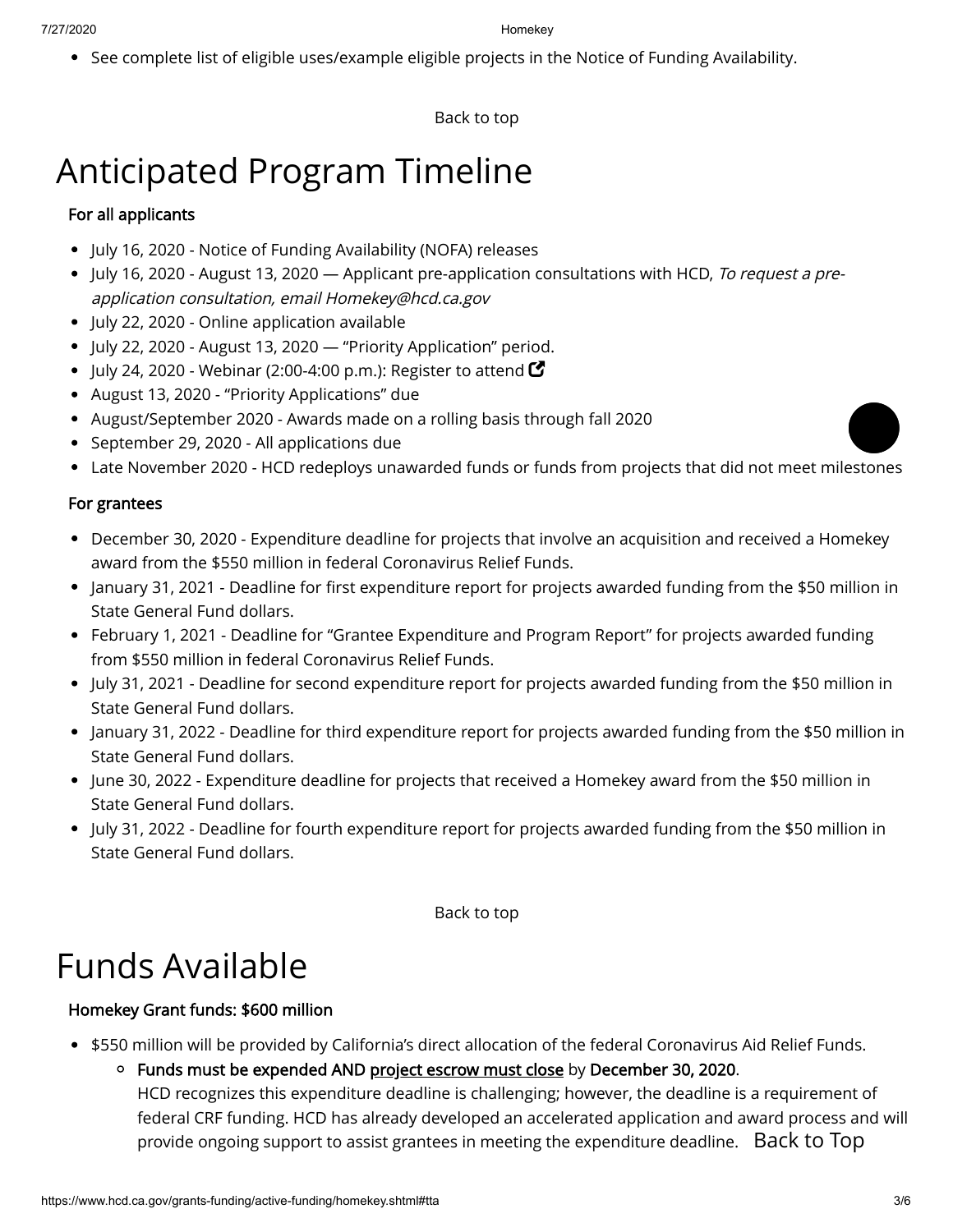• \$50 million will be provided by California's General Fund to supplement the acquisition and provide initial operating funds. Funds must be expended by June 30, 2022.

[Back to top](#page-0-1)

# <span id="page-3-0"></span>Program Guidelines

For CEQA and other streamlining allowances, see [Training and Technical Assistance](#page-4-0).

[Back to top](#page-0-1)

### <span id="page-3-1"></span>Get Funding - Current Notice of Funding Availability (NOFA)

Important! Before you apply:

Prior to submitting an application, all applicants are required to engage in a pre-application consultation with HCD and/or the California Department of General Services (DGS). The pre-application consultation will allow the applicant and the department to discuss the applicant's proposed project, along with other applicable programmatic considerations, including those related to property acquisition, the California Environmental Quality Act (CEQA), land use and land entitlements, and long-term financing approaches.

To request your pre-application consultation, email [Homekey@hcd.ca.gov](mailto:HomeKey@hcd.ca.gov).

Applications for this NOFA will be received and reviewed on a rolling, over-the-counter basis until the Coronavirus Relief Fund and the State General Fund moneys are committed.

- [Notice of Funding Availability](https://www.hcd.ca.gov/grants-funding/active-funding/homekey/docs/2020_HCD_HomeKey-NOFA_07-15-2020.pdf) (PDF)
- [Apply online Homekey Application](https://www.hcd.ca.gov/grants-funding/active-funding/homekey-application.shtml)

[Back to top](#page-0-1)

### <span id="page-3-2"></span>Program Forms

#### Resolution Templates

- [Local Public Entity as Applicant](https://www.hcd.ca.gov/grants-funding/active-funding/homekey/docs/Homekey-Resolution-Template-Local-Public-Entity-Applicant.docx) (DOC)
- [Local Public Entity as Co-Applicant](https://www.hcd.ca.gov/grants-funding/active-funding/homekey/docs/Homekey-Resolution-Template-Local-Public-Entity-Co-Applicant.docx) (DOC)
- [Corporation as Co-Applicant](https://www.hcd.ca.gov/grants-funding/active-funding/homekey/docs/Homekey-Resolution-Template-Corp-Co-Applicant.docx) (DOC)

[Back to top](#page-0-1)

### <span id="page-3-3"></span>Awards

Awards will be announced as soon as possible (August or September 2020) and continue on a rolling basis through fall 2020.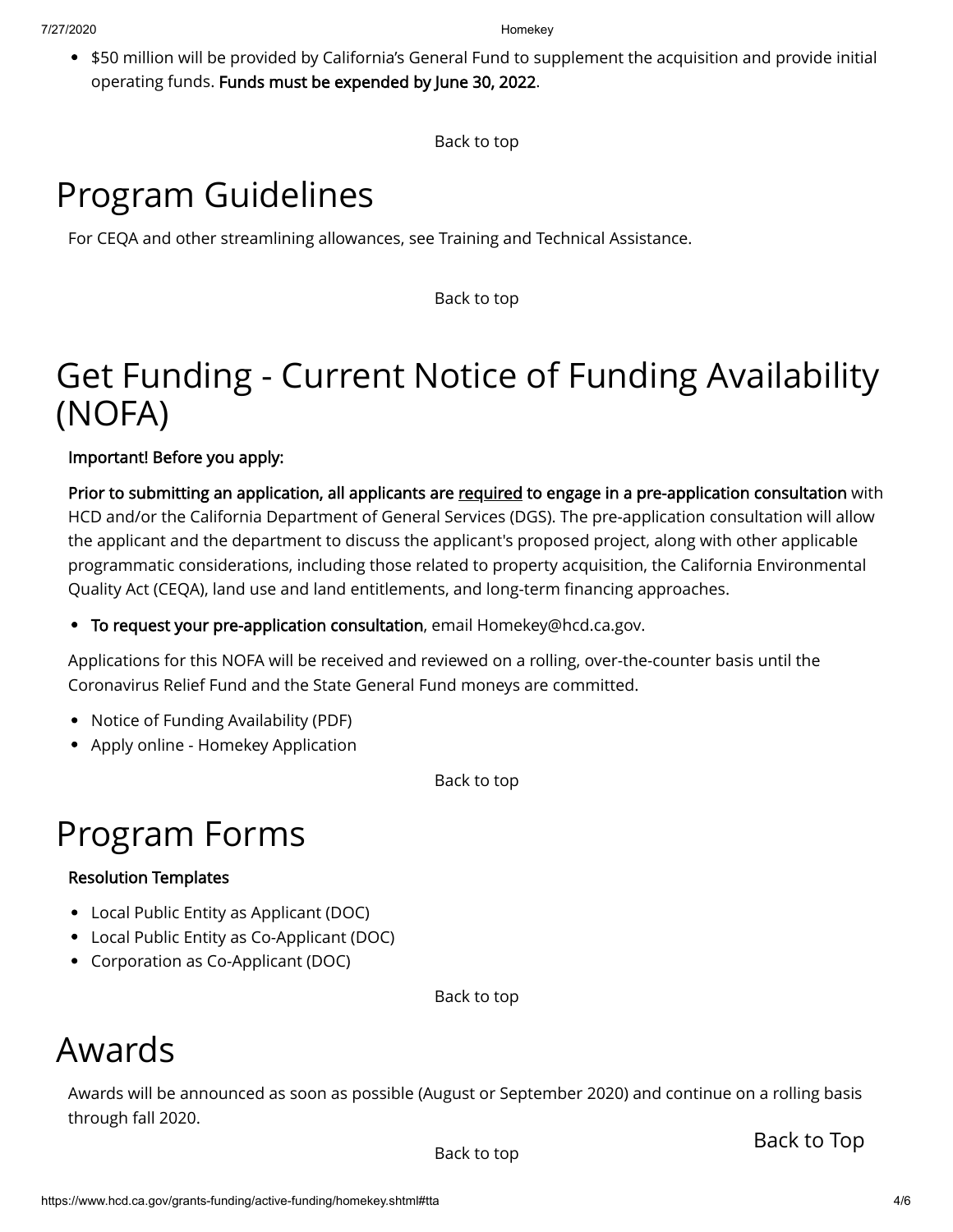## <span id="page-4-0"></span>Training and Technical Assistance

#### Please note: Additional training and technical assistance resources will be posted soon.

The Coronavirus Relief Funds released through Homekey include a rapid expenditure deadline of December 30, 2020. As a result, the State commits to providing Technical Assistance to eligible applicants pursuing these investments. Homekey's Technical Assistance includes a range of services from HCD, DGS and other state Departments:

- [Webinar](https://youtu.be/VoTG76_6WzM) (YouTube) Held July 24, 2020 / [Slide deck](https://www.hcd.ca.gov/grants-funding/active-funding/homekey/docs/Homekey-webinar-slide-deck-07-24-2020.pdf) (PDF)
- Pre-application consultation Required *before* application can be submitted to HCD (see below)  $\bullet$ 
	- Contact [Homekey@hcd.ca.gov](mailto:Homekey@hcd.ca.gov) to request a pre-application consultation.
	- [Homekey Complementary Funding Matrix](https://www.hcd.ca.gov/grants-funding/active-funding/homekey/docs/Homekey-Complementary-Funding-Matrix.xlsx) (XLS) details on federal, state, local and philanthropic sources
	- [CEQA Streamlining Question and Answer](https://www.hcd.ca.gov/grants-funding/active-funding/homekey/docs/QA-Homekey-CEQA-Exemption-Final.pdf) (PDF)
	- o Frequently Asked Questions Coming soon

#### If eligible applicants have other requests for Technical Assistance, please contact [Homekey@hcd.ca.gov](mailto:Homekey@hcd.ca.gov)

#### Pre-Application Consultation

Section 201 of the NOFA describes the requirement for a pre-application consultation between eligible applicants and the state. The pre-application consultation will assist the Department in understanding more about the applicant's proposed project (to assist in an expedited review of the application once submitted) and is intended to provide the applicant with Technical Assistance and support from the state. The preapplication consultation will include discussion of the eligible applicant's:

- Status and consideration of activities and opportunities for Homekey
- Need, if any, for guidance or advising from the state to support proposed activities

#### To schedule a pre-application consultation, email [Homekey@hcd.ca.gov](mailto:Homekey@hcd.ca.gov).

After the pre-application consultation, the state team remains available to support eligible applicants as they work towards grant milestones and completion of their project. To the extent practical and feasible, Technical Assistance will be tailored to meet the needs of the applicants and could include the following topics and activities:

#### NOFA or Application Requirements (Services provided include)

- General requirements, documentation (General NOFA and application overview)
- Funding Considerations (Strategic advising and braiding funds)
- Data, research and analysis (Site, neighborhood and risk data, or related maps)
- Land Use Conformity / Entitlements / Planning connections (Housing Elements or APR) / CEQA (Strategic advising)
- Fair Housing and Equity (Data, analysis and integration of equity strategies)
- Real property services (The Department of General Services' Real Estate Services Division (RESD) provides centralized services to state departments including real estate due diligence, property acquisitions and sales, environmental reviews, hazardous materials surveys and remediation, design, construction project management, and inspections. RESD can provide counsel, advice, or similar services for local governments in support of their own acquisitions, upon request.)
- Wage and Labor Requirements (Skilled and Trained Workforce Requirements, Apprenticeship Programs,<br>Local Prevailing Wage Requirements)